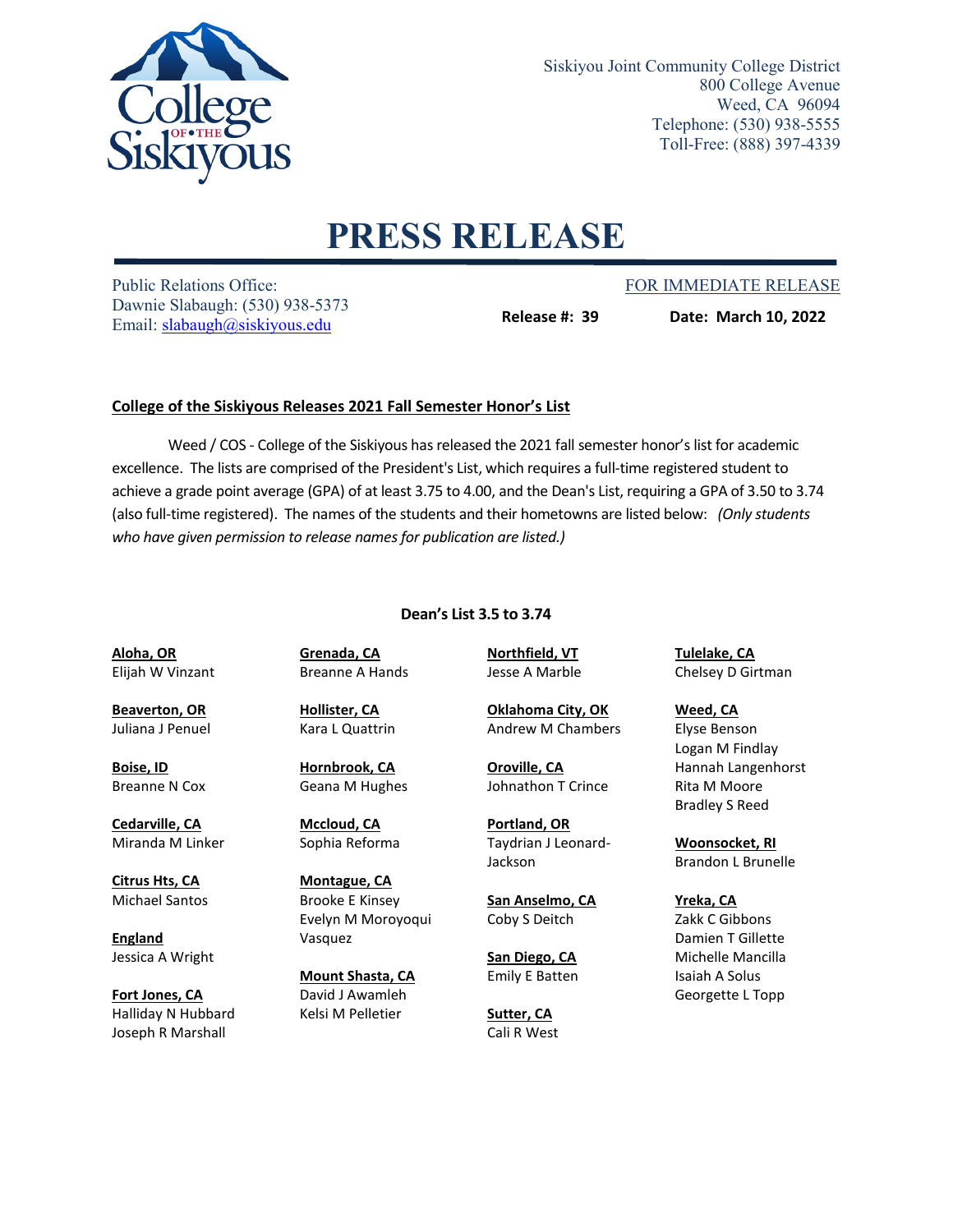## **President's List 3.75 to 4.0**

**Alturas, CA** Kendra A Hopkins Teddiann M Warren

**Australia** Zane H Lueth

**Boise, ID** Hannah M Stone

**Burney, CA** Dylan T Harrington Everett Montoya-Barrera Trevor C Newport

**Chico, CA** William M Murphy Richard Thao

**Chiloquin, OR** Kailie N Watkins

**Clearlake, CA** Dakota B Perry

**Daly City, CA** Karima S Aucar

**Delano, CA** Lauryn M Tincher

**Duckwater, NV** Morgan L Thomas

**Dunsmuir, CA** Satnam S Kostendenous Audrey A Zook

**Eagle Point, OR** Teya J Amidei

**Etna, CA** Abigail E Nelson

**Eugene, OR** Callan J Vreim

**Fort Jones, CA** Hope M Marshall **Glendale, CA** Haroutyun V Derboghossian

**Grants Pass, OR** Jerry A Watts

**Grass Valley, CA** Lucas M Arvay

**Greenview, CA** Mayra I Ramos

**Grenada, CA** Zoe A Restine Evelyn L Root Trevor L Truttman

**Happy Camp, CA** Cathleen M Jackson Jessica L Miller Amber N West

**Hemet, CA** Angelic M Figueroa

**Hood River, OR** Juanluis Jimenez

**Hornbrook, CA** Nicholas A Hanna Huntington Beach, CA Sophia P Durbin

**Jamestown, CA** Dalton Q Butow

**Kaneohe, HI** Stephen D Perry

**Kelseyville, CA** David J Drew

**Kelseyville, CA** Ronny L Lai

**Kelso, WA** Max E McDaniel **Klamath River, CA** Wilson B Tarantino Testerman Cole Testerman

**Llano, CA** Elizabeth I Mcmurray

**Los Angeles, CA** Johnathan T Bailey Natalie Sanchez

**Madera, CA** Isaac P Razo

**Medford, OR** Paisley E Fish Jazmyne J Wells

**Montague, CA** Justin M Arno-Jole

**Mount Shasta, CA** Kody M Bauman Meredith H Bradley Carolyn M Bullington Jeanne S Dillon Veronica M Foster Andrew S Pine Jon M Peters

**Napa, CA** Emilia A Herman

**Nevada City, CA** Tyler M Droivold

**Novato, CA** Jackson B Mulligan

**Orlando, FL** Jaylee J Edwards

**Oroville, CA** Marie Lipscomb

**Palmdale, CA** Traniya K Herndon

**Red Bluff, CA** Michael D Yingling **Redding, CA** Rachael-Anne Boughton Russell L Gregory Kayla T Martinez Juan M Casanova Riley T Tippin Sarah L Gabriele

**Shasta Lake, CA** Shelby J Brooks

**Talent, OR** Braeden A Watts

**Tarzana, CA** Shahab Yaghoubi

**Tulelake, CA** Laura M Garcia Villasenor

**Ukiah, CA** Alexander A Byers Blake A Hyland Scott D Morris Nicki L Taylor

**Vale, OR** Alexys L Rodgers

**Weed, CA** Andrew I Alves Allison N Arasmith Amanda R Bradshaw Kelcie L Cervelli Grace M Crawford Joy L Debortoli Aaron M Deemer Richard J Evans Delanie B Lamanna Elexcia D Maldonado Maria L Poindexter Allison K Simmerman Cayton W Sinay D'Angelo O Stewart Kayana L Woodard Aaron K Chambers

**Weston, OR** Nevin J Malchow